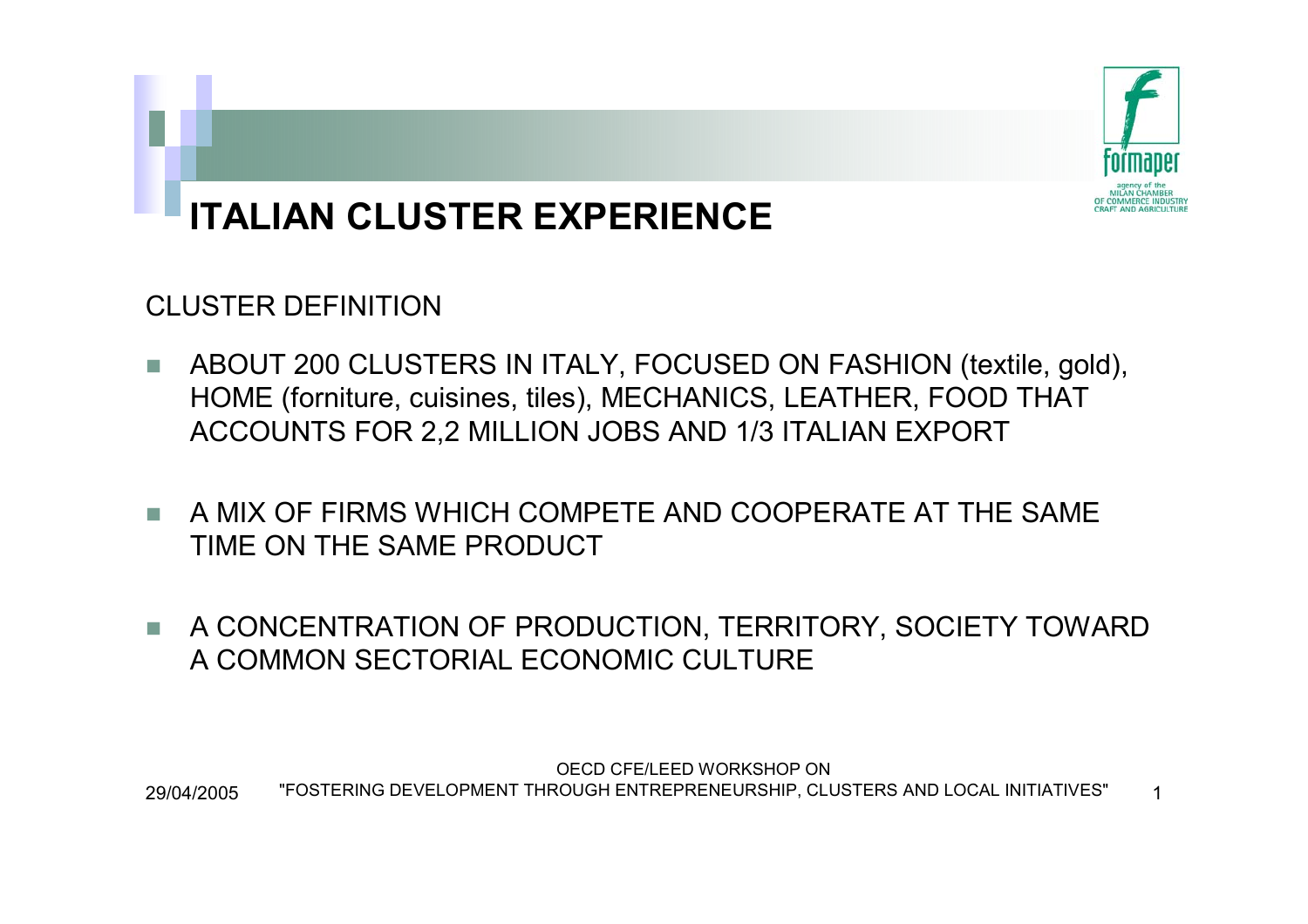

# **CLUSTERS STRENGHT FACTORS**

- **The**  ECONOMY OF SCALE FOR SMALL BUSINESS (MINI-GLOBAL COMPANIES)
- $\blacksquare$  EXTERNAL ECONOMIES FOR SMALL BUSINESS (KNOW HOW, FINANCE, CULTURE)
- г NETWORKING AND ALLIANCES FOR STRATEGICAL RESOURCES (RESEARCH, RECRUITING, LOBBING, ECC.)
- FLEXIBILITY AND TIME TO MARKET HIGHER THAN BIG COMPANIES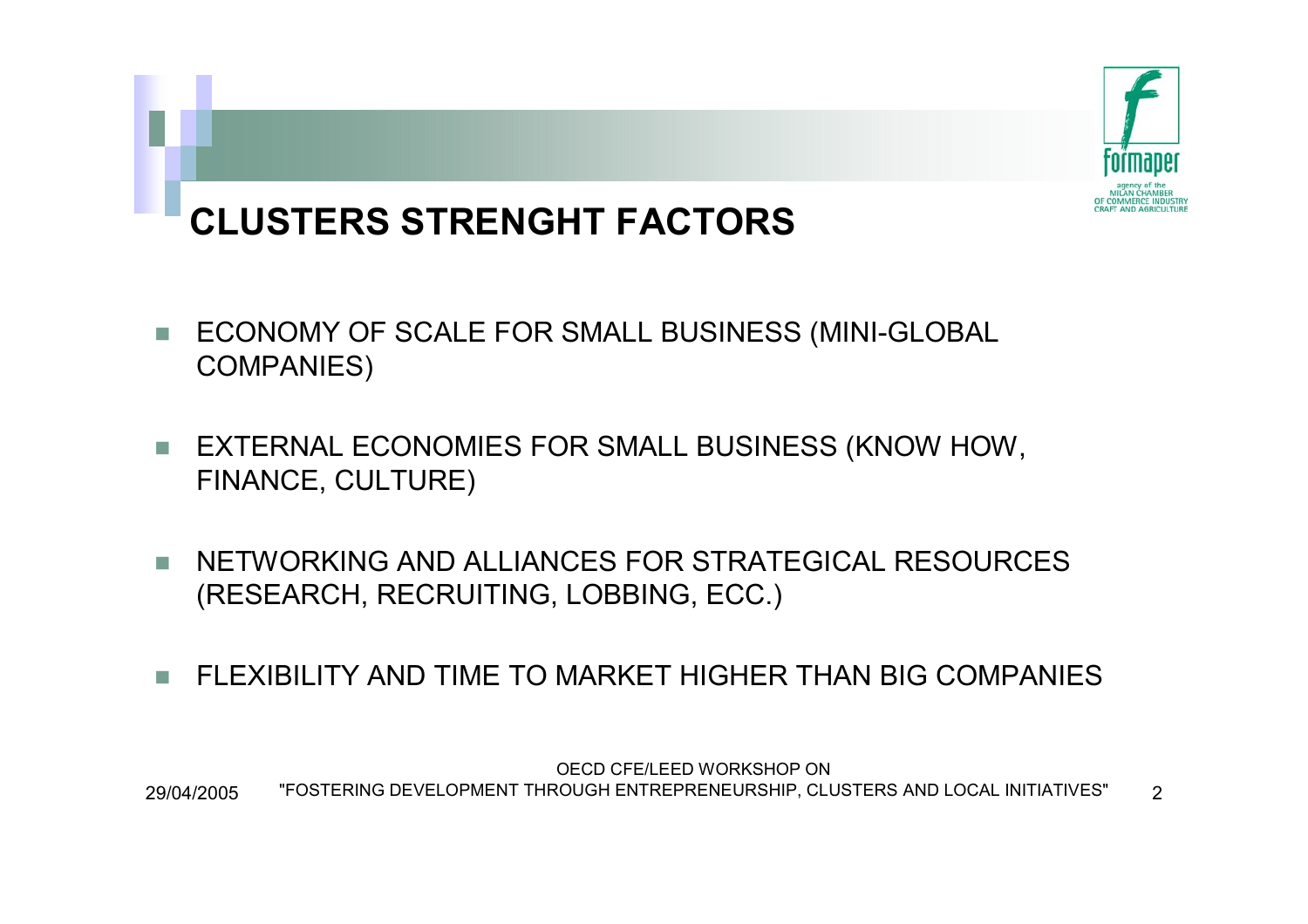

# **NEW TRENDS IN ITALIAN CLUSTERS**

- $\mathcal{L}_{\mathcal{A}}$ FROM COMPETITIVE POLICIES TO SCOUTING
- $\mathcal{L}_{\mathcal{A}}$  FROM A PRODUCT ORIENTED APPROACH TO A KNOWLEDGE BASED ONE (research, university links, common labs)
- **Tale**  GLOBALIZATION DEVELOPMENT THROUGH DELOCALIZING, JOINT VENTURES, M. & A.
- T. NEW LOCAL HIERARCHY (financial leaders + 85% in subcontracting and outsourcing)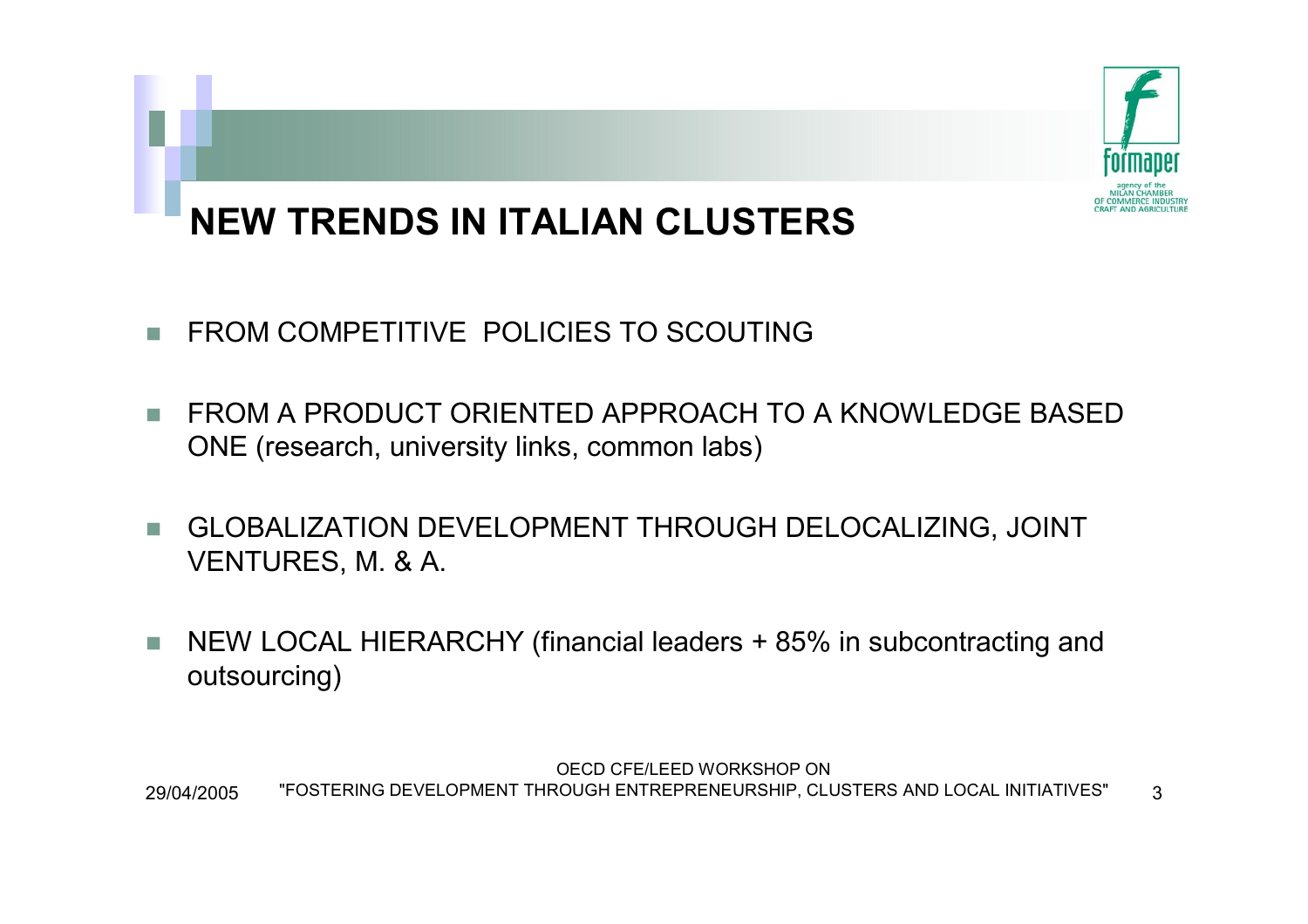

## **ARE WE ABLE TO REPRODUCE CLUSTERS?**

- г FIND A BULK OF LOCAL RESOURCES (people, natural resources, values and culture)
- $\overline{\phantom{a}}$ INCREASE INNOVATION (social and economic)
- г FOCUS ON LOCAL DEVELOPMENT
- г ESTABLISH PUBLIC-PRIVATE MIXED STRATEGY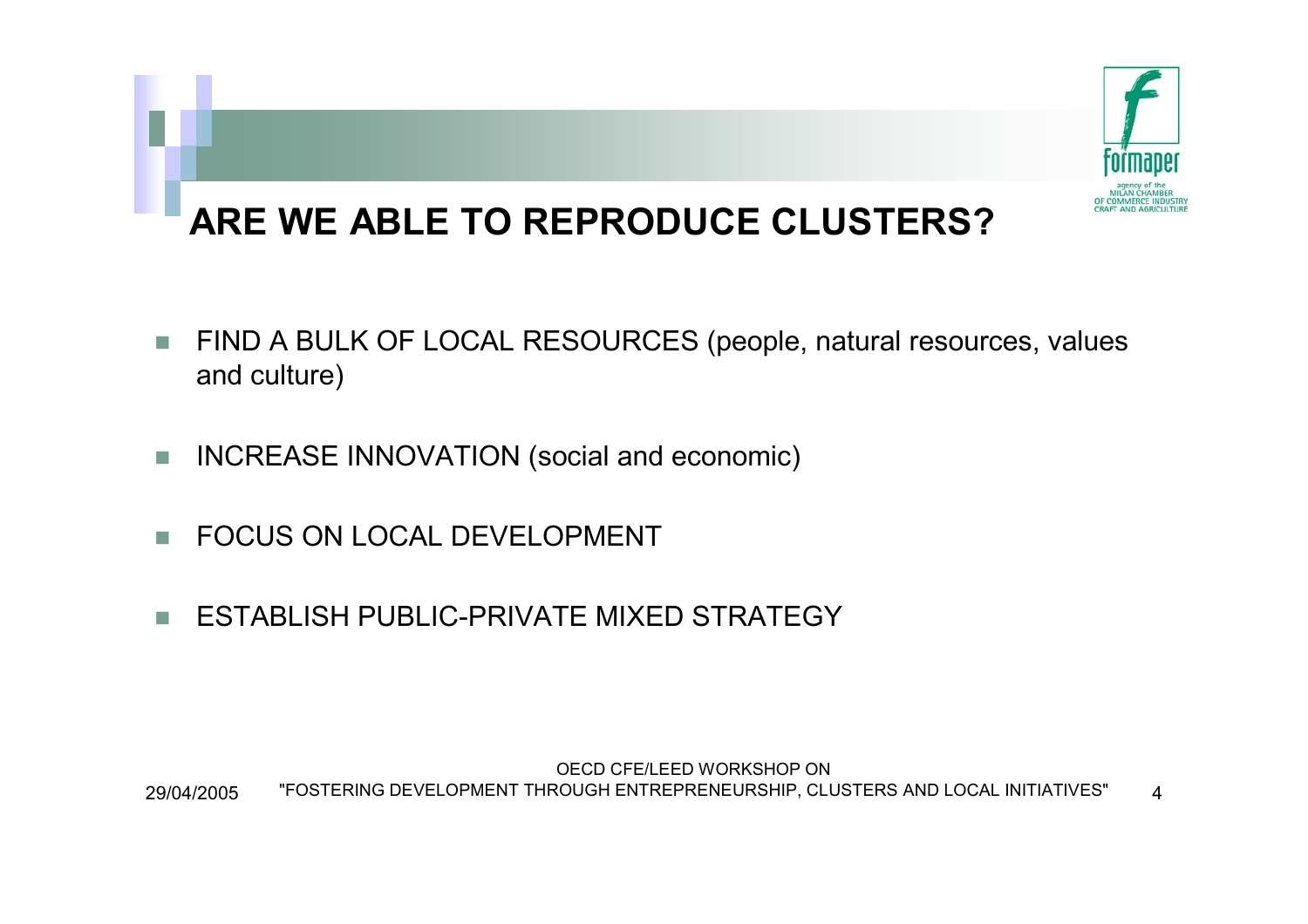

#### **The Lombardy case**

 $\checkmark$  Lombardy is: 8 million people, high income per-capita (28.000,00 €/y), low unemployment  $(5,5%)$ 

 $\checkmark$  Huge entrepreneurial base: 800.000 firms (90% less than 10

employees)

 $\checkmark$  Big shifting from industry to service sector, from big to

small companies in the last years

 $\checkmark$  Good entrepreneurial spirits, low economic culture

 $\checkmark$  Good natality of firms (2% a year), great turbulence (8% a

year), large mortality (about 67% a year)

OECD CFE/LEED WORKSHOP ON

29/04/2005"FOSTERING DEVELOPMENT THROUGH ENTREPRENEURSHIP, CLUSTERS AND LOCAL INITIATIVES" 5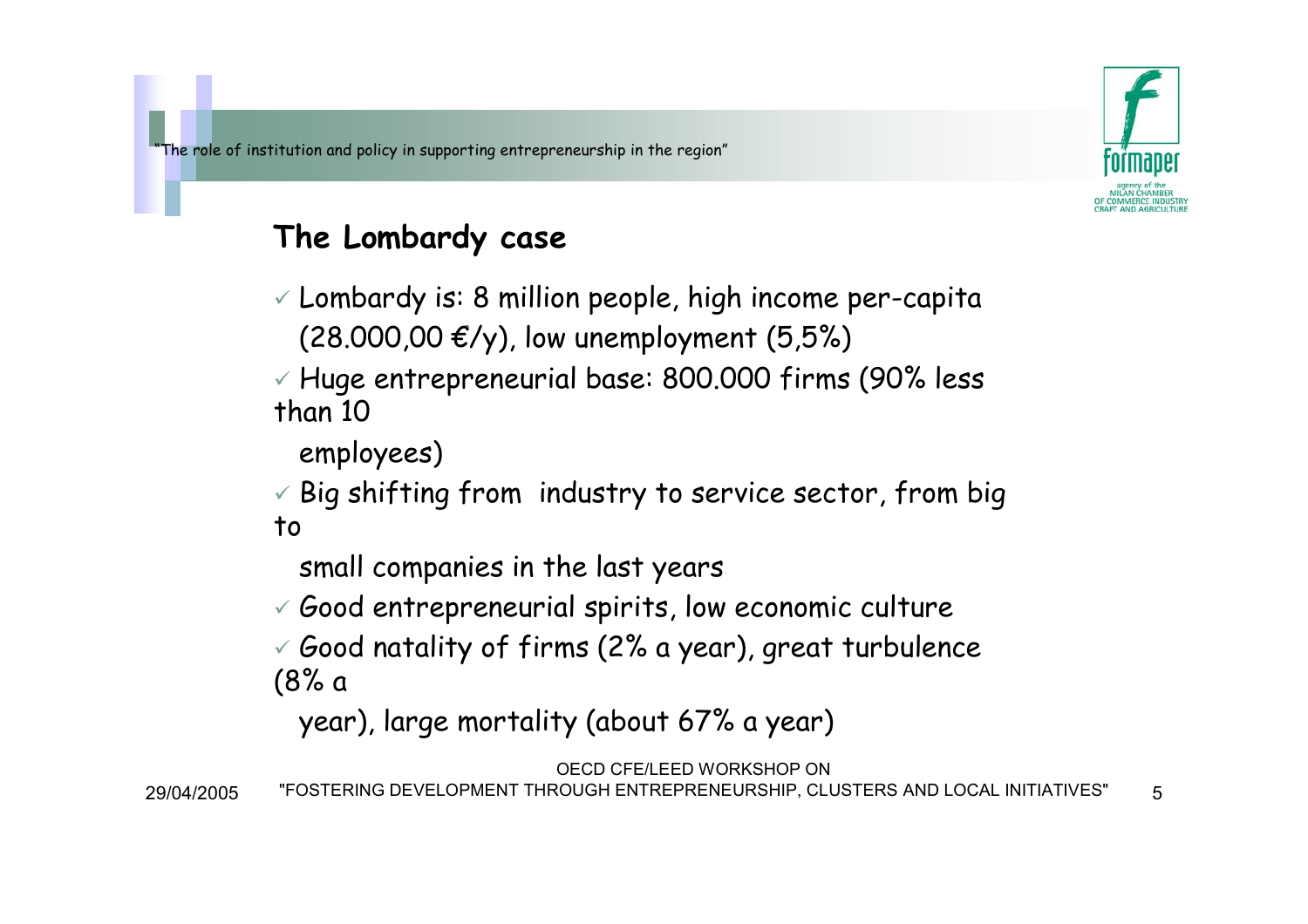

#### **Italian policy toward entrepreneurship**

#### **National level**

 $\checkmark$  Law 68/86, Agency for youth entrepreneurship, Sviluppo **Italia** 

#### **Regional level**

 $\checkmark$  Regional laws, Chamber of Commerce, private initiatives, BIC

OECD CFE/LEED WORKSHOP ON 29/04/2005"FOSTERING DEVELOPMENT THROUGH ENTREPRENEURSHIP, CLUSTERS AND LOCAL INITIATIVES" 6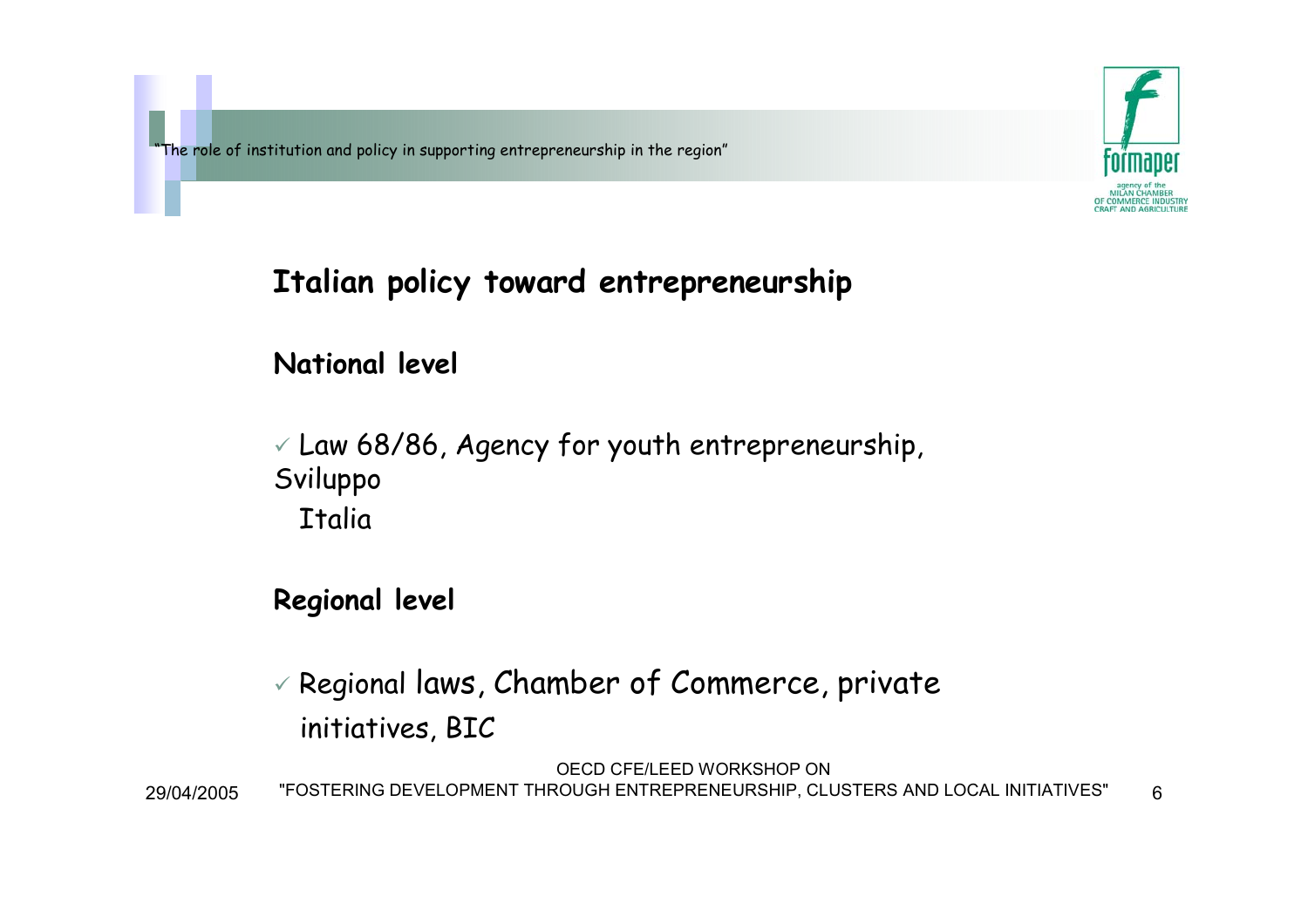### **Lombardy case**

#### **First phase: the start (early 90's)**

- $\checkmark$  Focus on job creation
- $\checkmark$  Targeted to young unemployed people  $\checkmark$
- $\checkmark$  Preferred tools: finance (grants, loans, etc.), facilities (incubators)

#### **Second phase: the services approach (mid. 90's)**

- $\checkmark$  Shift from finance to real services
- $\checkmark$  Much more emphasis on information (PNI network: 10.000  $\checkmark$ people a year)
- $\checkmark$  Training: more than 10.000 entrepreneurs trained a year by the Chambers of Commerce
- $\checkmark$  Consulting: linked to regional laws for young and women entrepreneurs

#### OECD CFE/LEED WORKSHOP ON

29/04/2005"FOSTERING DEVELOPMENT THROUGH ENTREPRENEURSHIP, CLUSTERS AND LOCAL INITIATIVES" 7

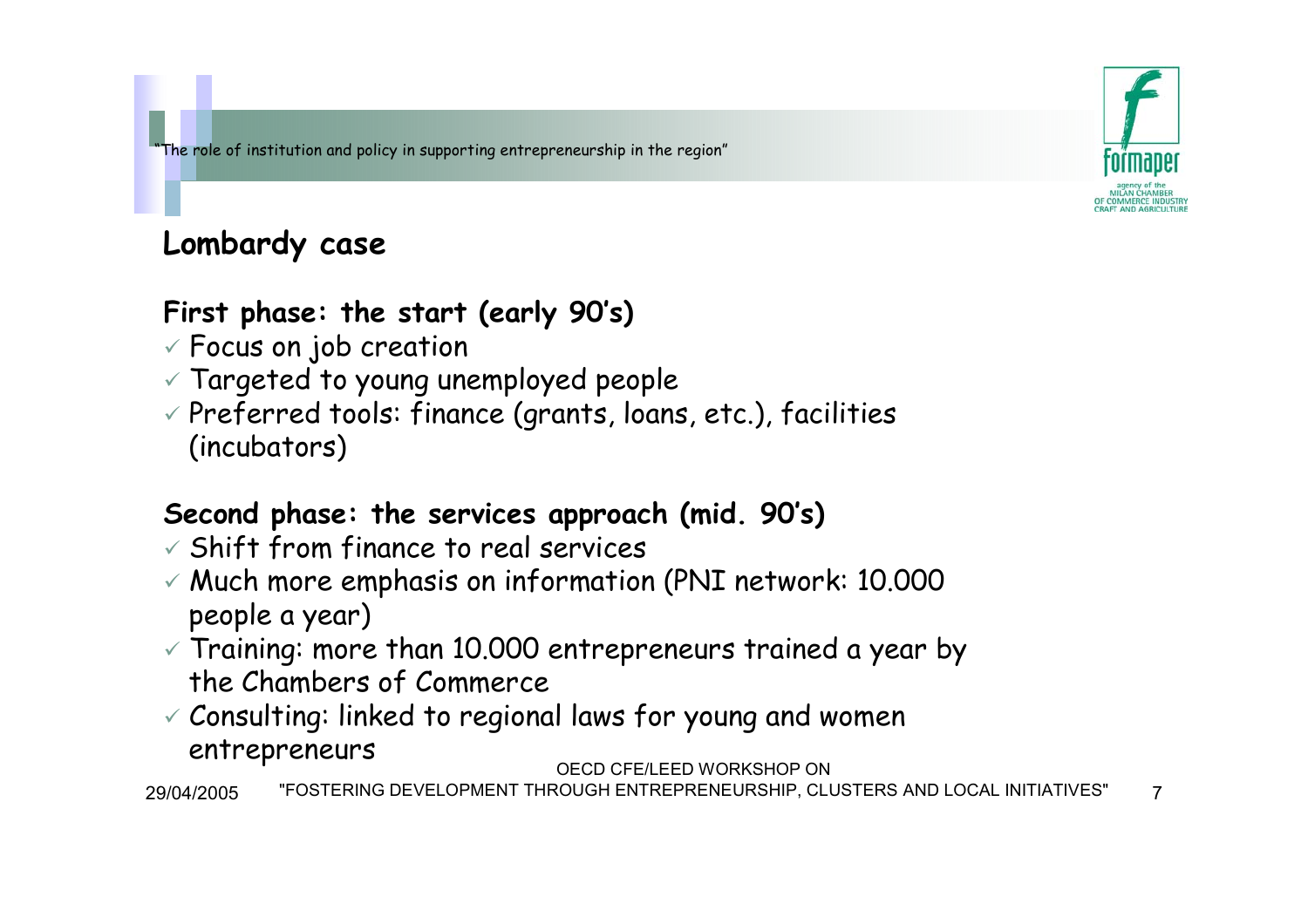

#### **Third phase: the synthesis (finance + services)**

 $\times$  <u>Saturno global grant (2003-2005</u>)

- Region Lombardy gave to Chamber of Commerce network a

grant of 20 million Euros, financed by ESF, to promote entrepreneurship

-8 million Euros for small grant (25.000,00  $\bm{\epsilon}$ ) for SMES

- - 9 million Euros for services (information, consulting, training, family business)
- - 3 million Euros for system support (research, infos, marketing, etc.)

29/04/2005"FOSTERING DEVELOPMENT THROUGH ENTREPRENEURSHIP, CLUSTERS AND LOCAL INITIATIVES" 8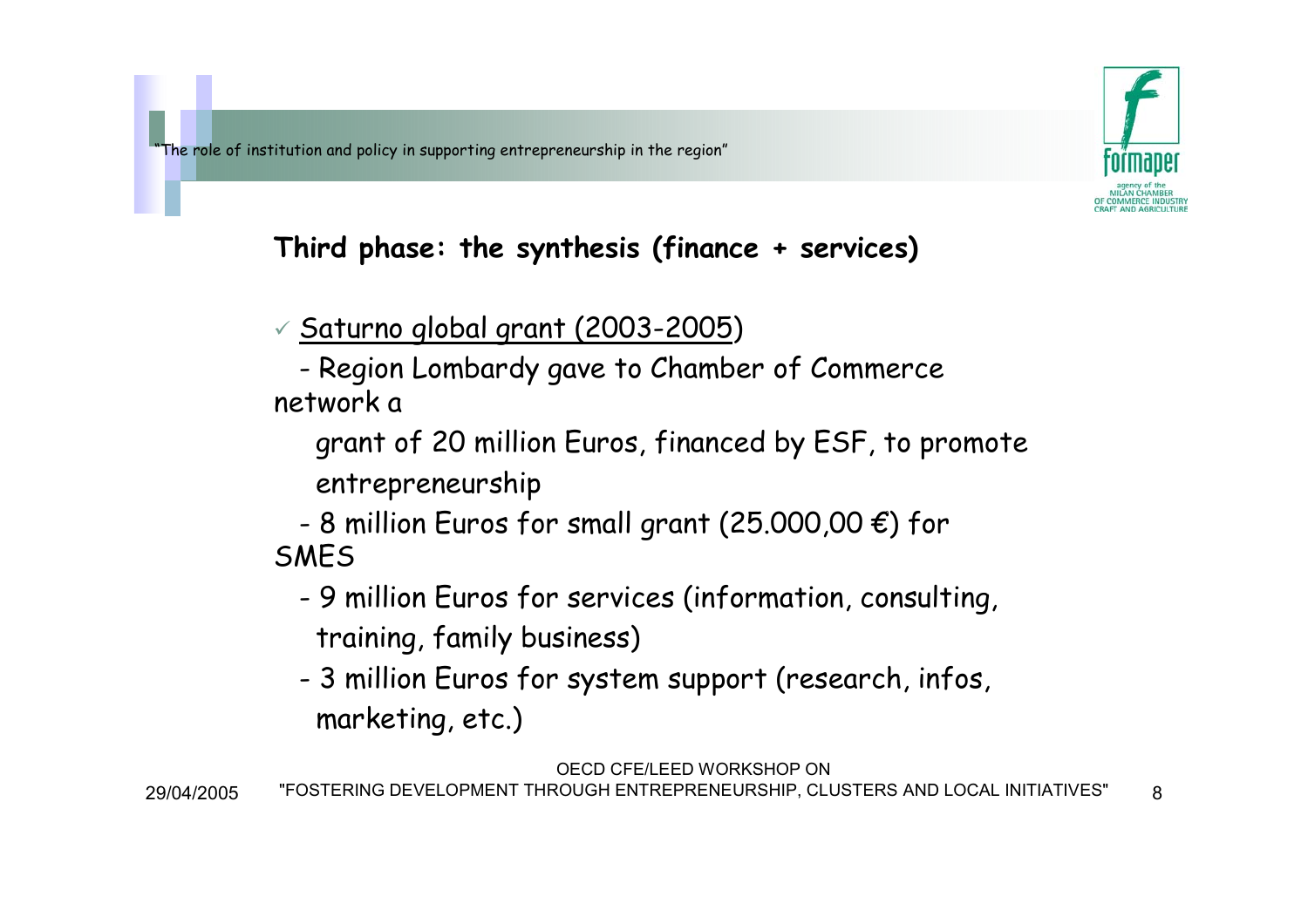

### **New challenges for policy toward entrepreneurship**

#### **Background trends**

- $\checkmark$  From an industrial economy to the information and service economy
- $\checkmark$  Increasing globalization issues
- $\checkmark$  Need of pervasive innovation

#### **Possible answers**

- $\checkmark$  Double approach: service system for microentrepreneurs; finance for bigger companies
- $\checkmark$  Policies better focused
- $\checkmark$  Special programmes for women, immigrants, young entrepreneurs
- $\checkmark$  Internationalization for SMES: one stepdesk, networks integration

OECD CFE/LEED WORKSHOP ON

29/04/2005"FOSTERING DEVELOPMENT THROUGH ENTREPRENEURSHIP, CLUSTERS AND LOCAL INITIATIVES" 9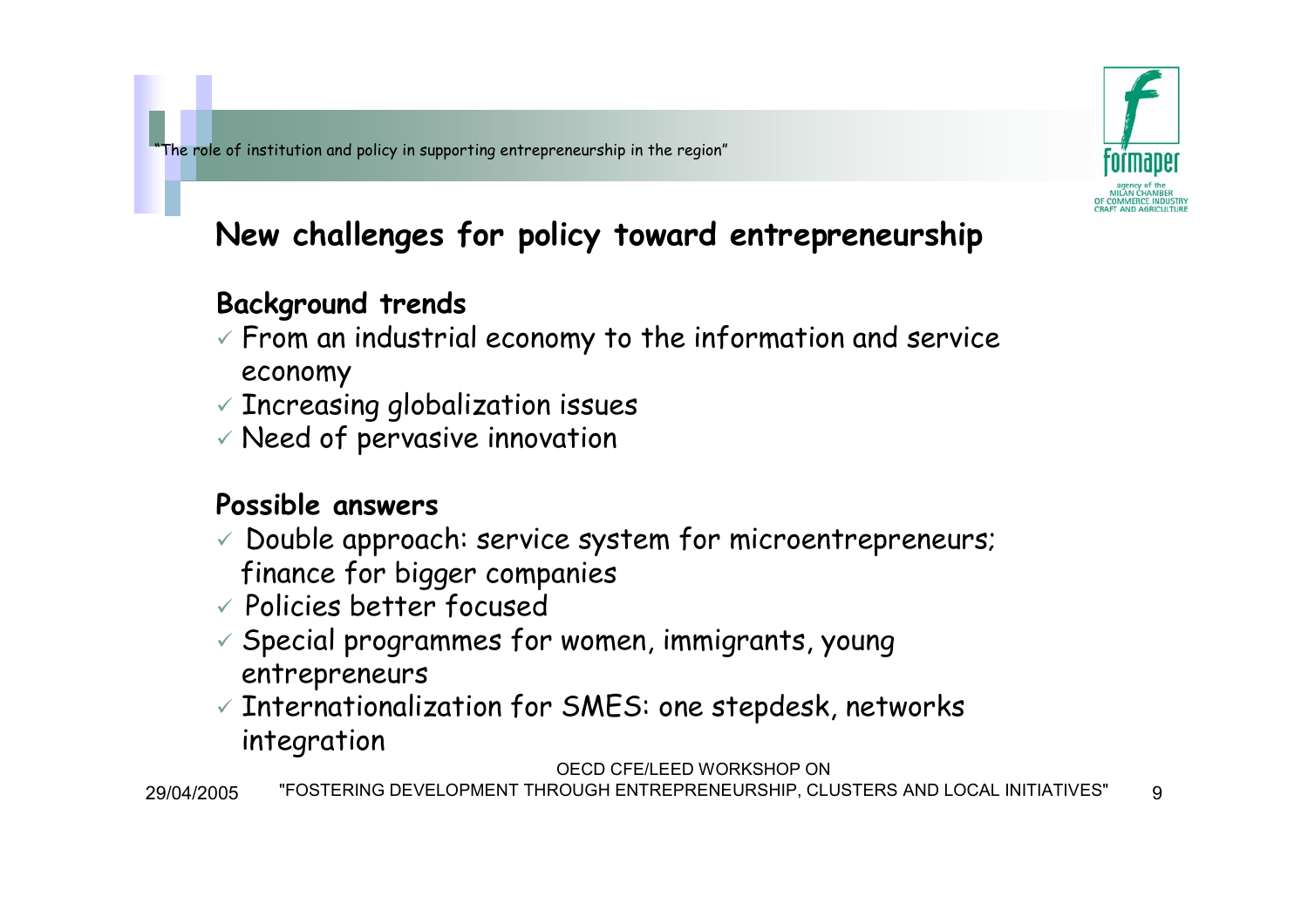

# **Institutional building for entrepreneurship support**

- $\checkmark$  Public private joint effort
- $\checkmark$  Horizontal approach (not only one sector, not only one service)
- $\checkmark$  Emphasis on family business, birth and growth
- $\checkmark$  Bottom-up approach (Chambers of Commerce plus  $\checkmark$ associations of entrepreneurs near to companies better than Regional public level)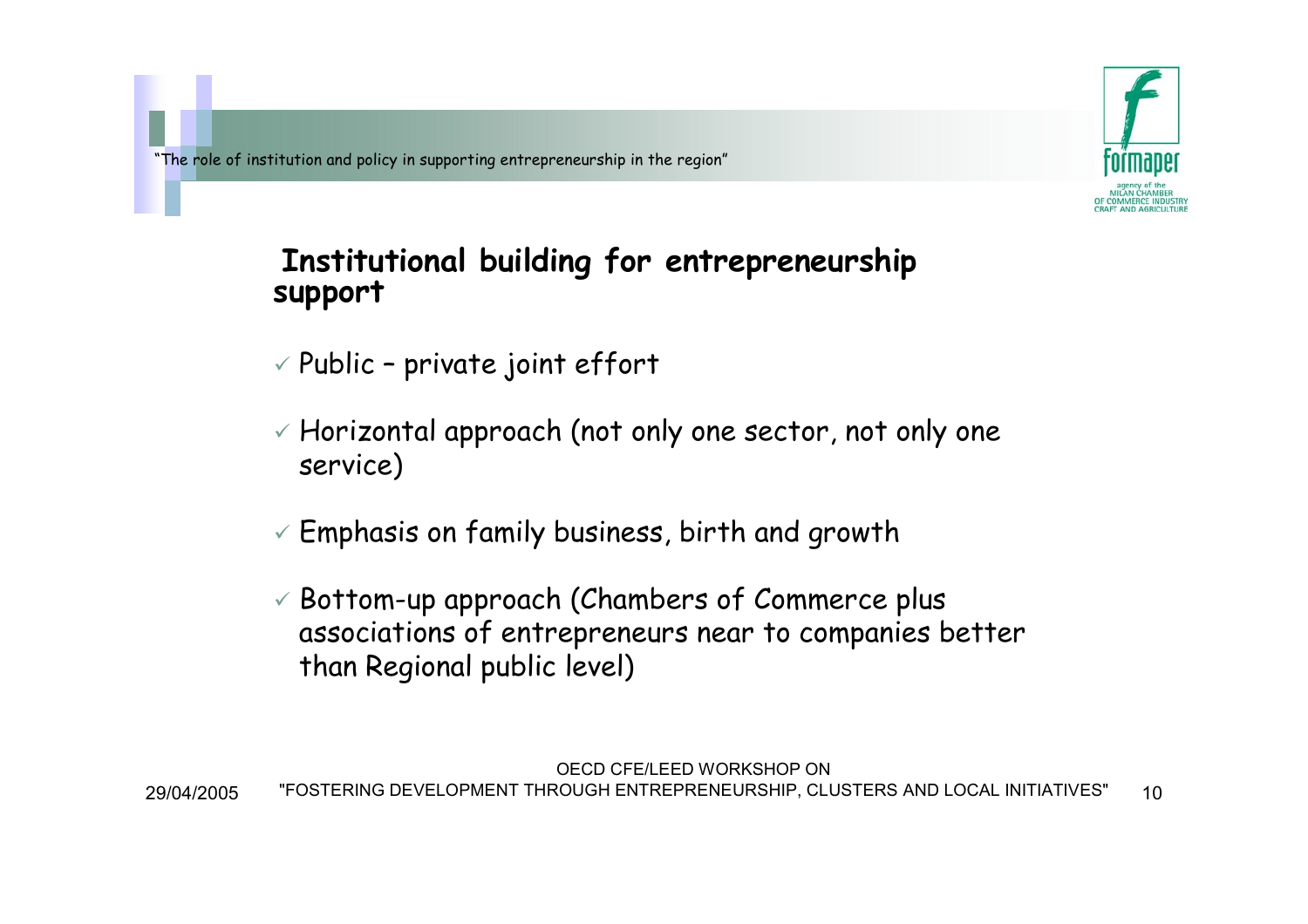29/04/2005





OECD CFE/LEED WORKSHOP ON "FOSTERING DEVELOPMENT THROUGH ENTREPRENEURSHIP, CLUSTERS AND LOCAL INITIATIVES" 11